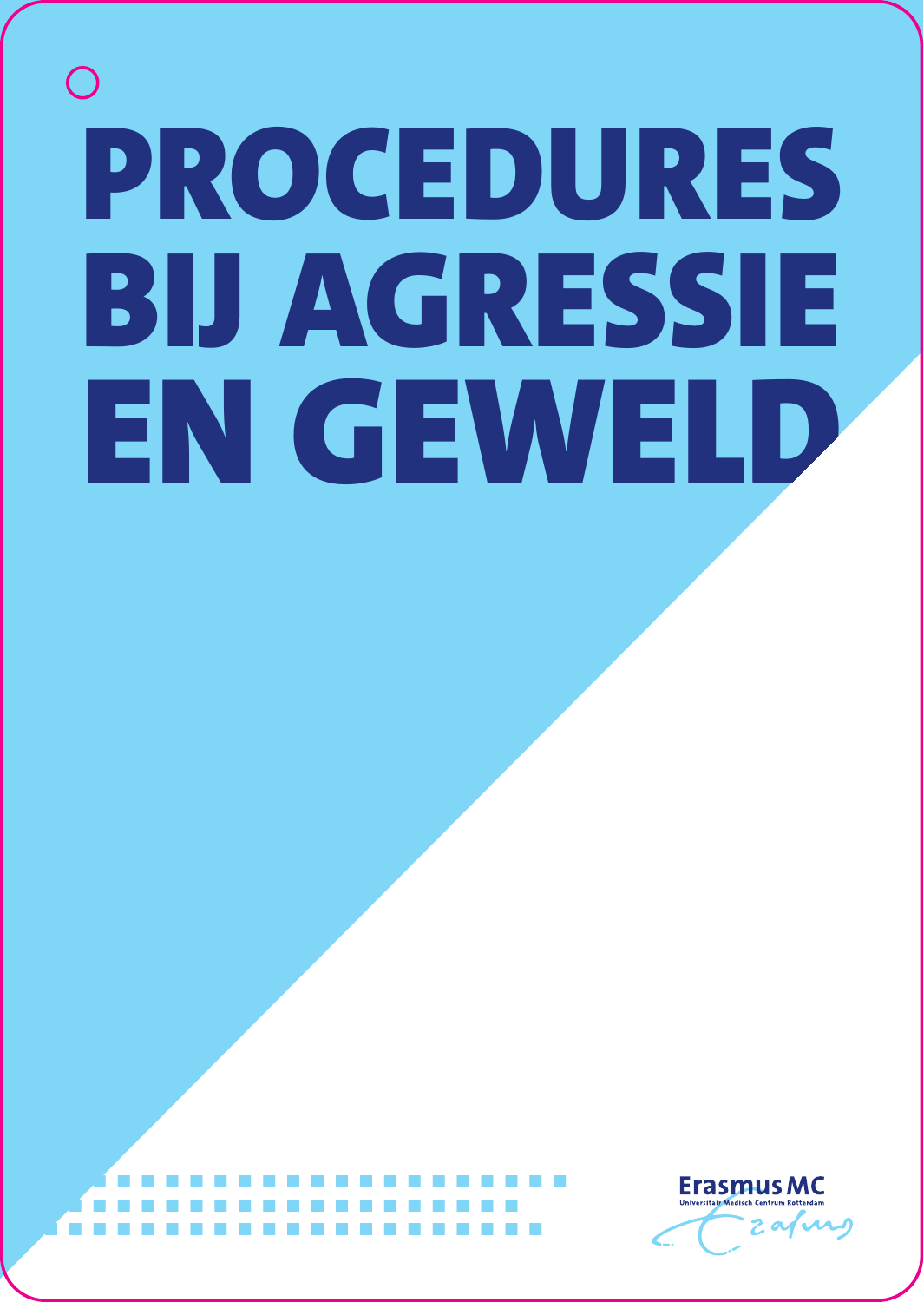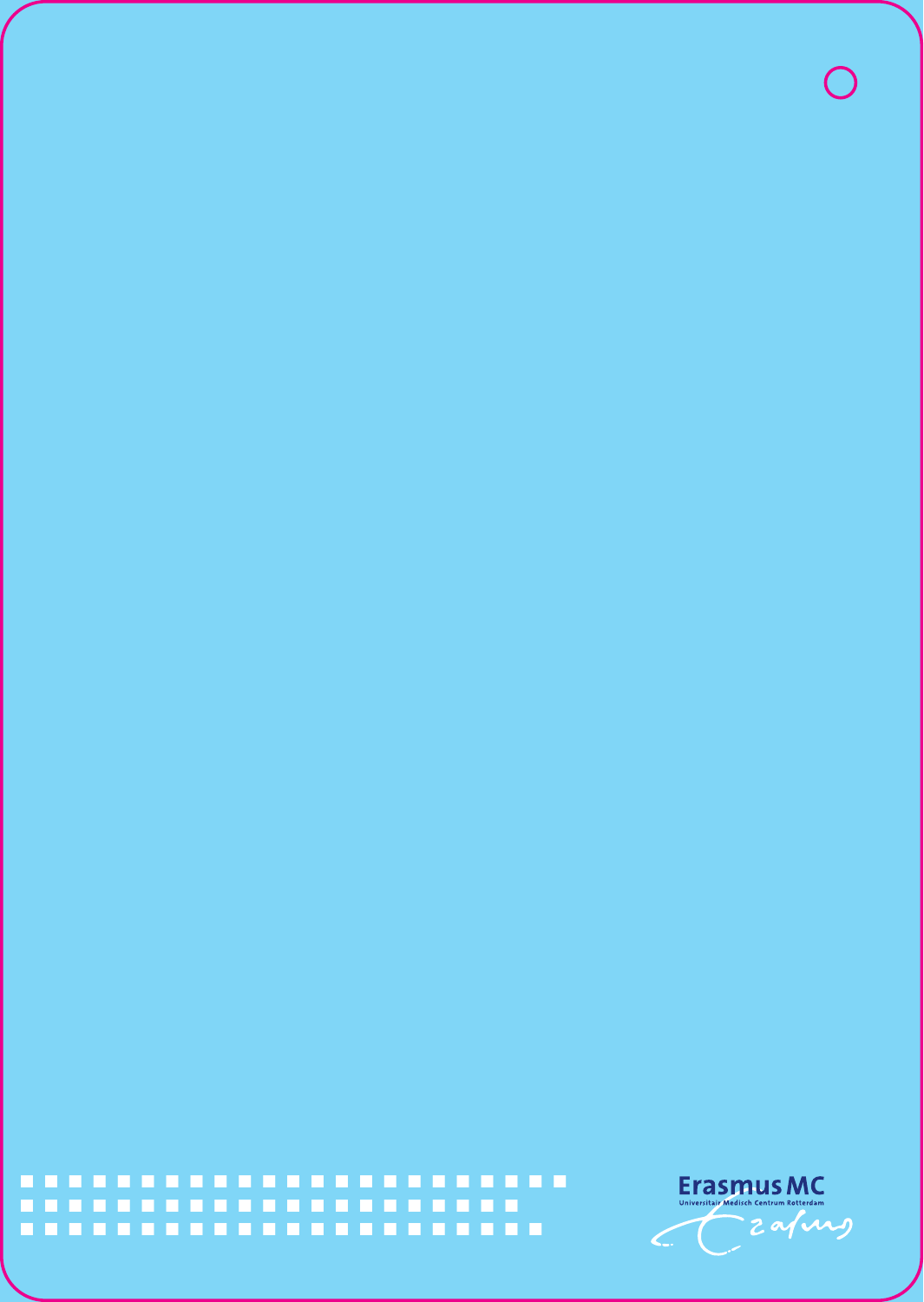## PROCEDURES BIJ AGRESSIE EN GEWELD

#### **BIJ VERBALE AGRESSIE, SCHELDEN, HINDERLIJK GEDRAG ETC.**

- 1. Probeer het gedrag te stoppen door grenzen aan te geven en 1 keer te waarschuwen dat het gedrag moet stoppen. Vermeldt daarbij dat je anders de Beveiliging waarschuwt.
- 2. Indien dit niet werkt (of de situatie daarvoor te bedreigend is): bellen met de Beveiliging via \*15 (via mobiele telefoon: 010-7034004).
- 3. Meldt daarbij: locatie, wat er aan de hand is, om hoeveel personen het gaat en of het ziektebeeld-gerelateerd gedrag betreft.
- 4. Doe daarnaast altijd achteraf melding in KMS van het incident. Hoe melden:
	- 1. Ga (via Agora) naar KMS
	- 2. Klik op het sjabloon 'Invullen'
	- 3. Klik op 'Agressie- en Geweldsincidenten'
	- 4. Het formulier opent en kan worden ingevuld

#### **BIJ FYSIEK GEWELD, BEDREIGING, BEDREIGENDE SITUATIE ETC.**

- 1. Altijd direct bellen met de Beveiliging via \*15 (via mobiele telefoon: 010-7034004).
- 2. Meldt daarbij: locatie, wat er aan de hand is, om hoeveel personen het gaat, of het ziektebeeld-gerelateerd gedrag betreft en of er sprake is van wapens.
- 3. Doe daarnaast altijd achteraf melding in KMS van het incident. Hoe melden:
	- 1. Ga (via Agora) naar KMS

- 2. Klik op het sjabloon 'Invullen'
- 3. Klik op 'Agressie- en Geweldsincidenten'
- 4. Het formulier opent en kan worden ingevuld

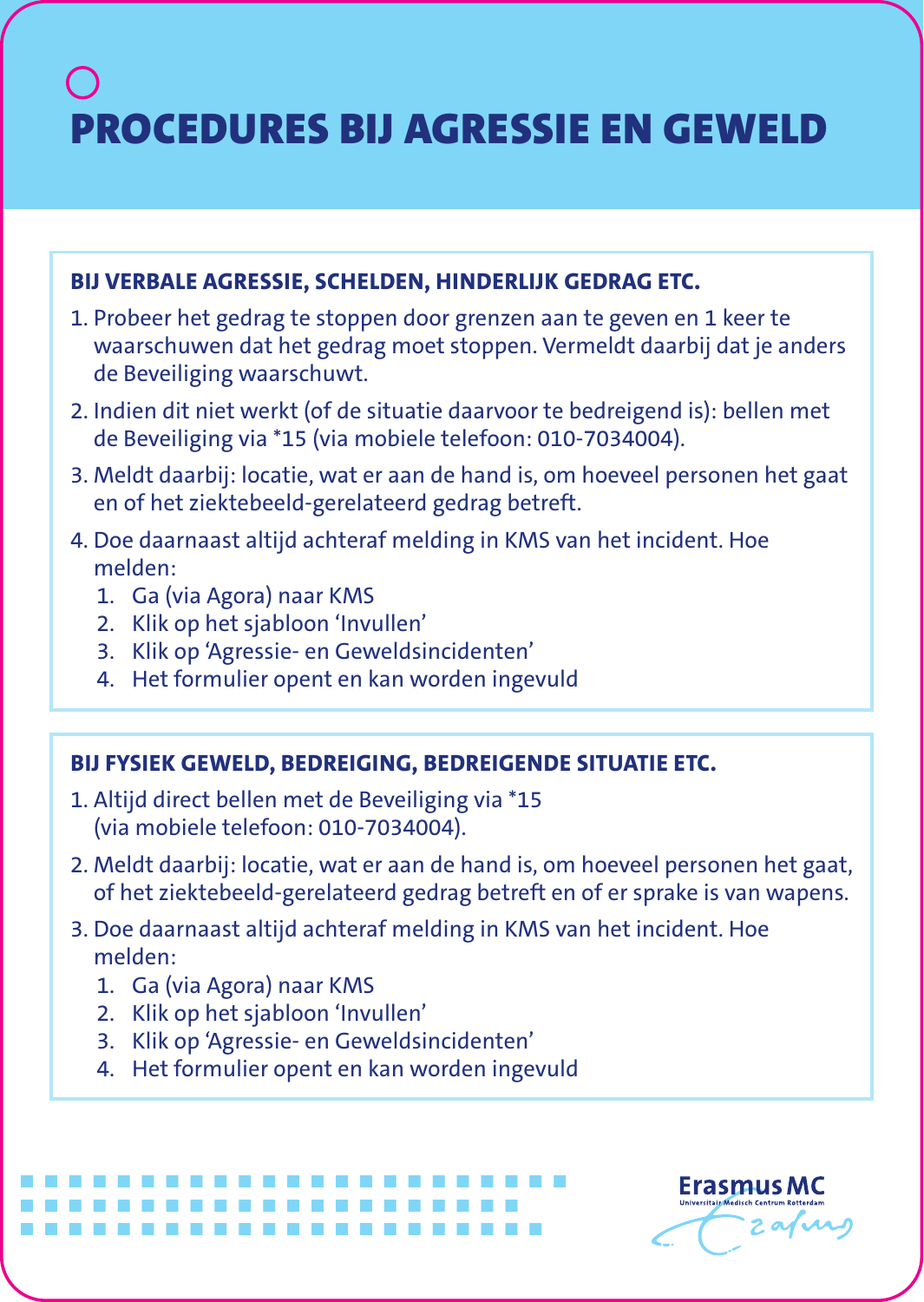### PROCEDURES BIJ AGRESSIE EN GEWELD

#### **BIJ OPENLIJK HOESTEN, SPUGEN (OF DAARMEE DREIGEN):**

- 1. Altijd direct bellen met de Beveiliging via \*15 (via mobiele telefoon: 010-7034004)
- 2. Meldt daarbij: locatie, wat er aan de hand is, om hoeveel personen het gaat en of het ziektebeeld-gerelateerd gedrag betreft
- 4. Doe daarnaast altijd achteraf melding in KMS van het incident. Hoe melden:
	- 1. Ga (via Agora) naar KMS

a a a a a a a a a a a a a a a a a a a a a a a a a a a a a a a a a a a a a a a a a a a a a a a a a a a a a a a a a a a a a a a a a a a a a a a a a a a

- 2. Klik op het sjabloon 'Invullen'
- 3. Klik op 'Agressie- en Geweldsincidenten'
- 4. Het formulier opent en kan worden ingevuld

#### **PREVENTIEF HANDELEN BIJ EEN ONVEILIGE SITUATIE: O.A. PATIËNT MET GELE KAART, FAMILIELEDEN/BEZOEKERS WAARBIJ SPRAKE IS GEWEEST VAN AGRESSIE, RISICOGROEP IN HIX**

- 1. Altijd melden bij de Meldkamer op het gewone nummer: 010-7033124
- 2. Meldt daarbij: locatie, naam patiënt (en eventueel van ouders/bezoekers) en datum en tijd waarop de afspraak met de patiënt is (of wanneer de desbetreffende familie komt)
- 3. Maak een risicogroep aan in HiX als zich agressie/geweld heeft voorgedaan dat is veroorzaakt door familieleden of andere bezoekers (zie het zakkaartje 'Risicogroep aanmaken in HiX')

**Erasmus MC**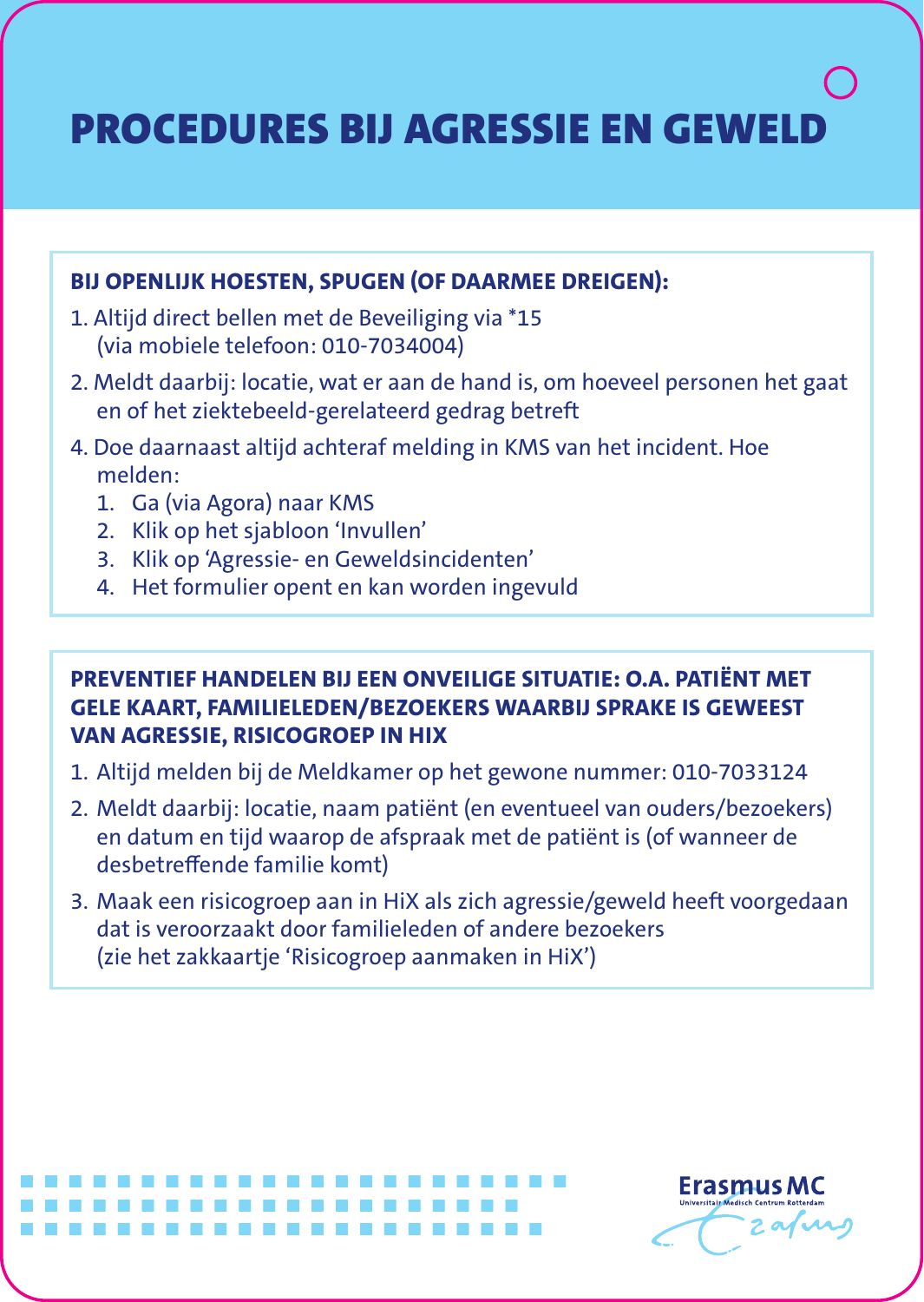## GELE EN RODE KAARTEN

#### **PROCEDURE GELE EN RODE KAARTEN**

Een gele of rode kaart wordt uitgedeeld door de Beveiliging

- 1. De Beveiliging komt ter plaatse bij een agressie/geweldsincident;
- 2. Afhankelijk van de situatie en context wordt besloten om een gele of rode kaart uit te delen;
- 3. De gele of rode kaart wordt uitgereikt aan de dader (of later opgestuurd);
- 4. De gele of rode kaart wordt in het HiX-dossier van de dader geregistreerd;
- 5. Bij een rode kaart wordt ook altijd aangifte gedaan bij de politie.

#### **GELE KAART**

Een gele kaart is een officiële waarschuwing en betreft een voorwaardelijke ontzegging van de toegang tot alle terreinen en gebouwen van het Erasmus MC

#### **RODE KAART**

Een rode kaart betreft een onvoorwaardelijke ontzegging van de toegang tot alle terreinen en gebouwen van het Erasmus MC. Er wordt ook aangifte gedaan bij de politie. Een patiënt (of bezoeker) mag niet in het Erasmus MC komen zolang de rode kaart geldig is. De enige uitzondering hierop is als er acute medische zorg nodig is.

#### **AANGIFTE DOEN BIJ DE POLITIE (AANGIFTE VPT: VEILIGE PUBLIEKE TAAK)**

- 1. Neem contact op met de Beveiliging via 010-7033124;
- 2. De Beveiliging maakt een afspraak bij de politie voor het doen van (telefonische) aangifte;
- 3. De Beveiliging ondersteunt bij het verzamelen van informatie en vastleggen van bewijsmateriaal;
- 4. Op het afgesproken moment wordt

a a a a a a a a a a a a a a a a a a a a a a a a a a a a a a a a a a a a a a a a a a a a a a a a a a a a a a a a a a a a a a a a a a a a a a a a a a a

de aangifte afgenomen door de politie (vaak kan dit telefonisch);

- 5. Hierbij wordt altijd domicilie (het adres) van het Erasmus MC gebruikt;
- 6. De uitgewerkte aangifte wordt door de politie naar het Erasmus MC gestuurd en na ondertekening teruggestuurd naar de politie.

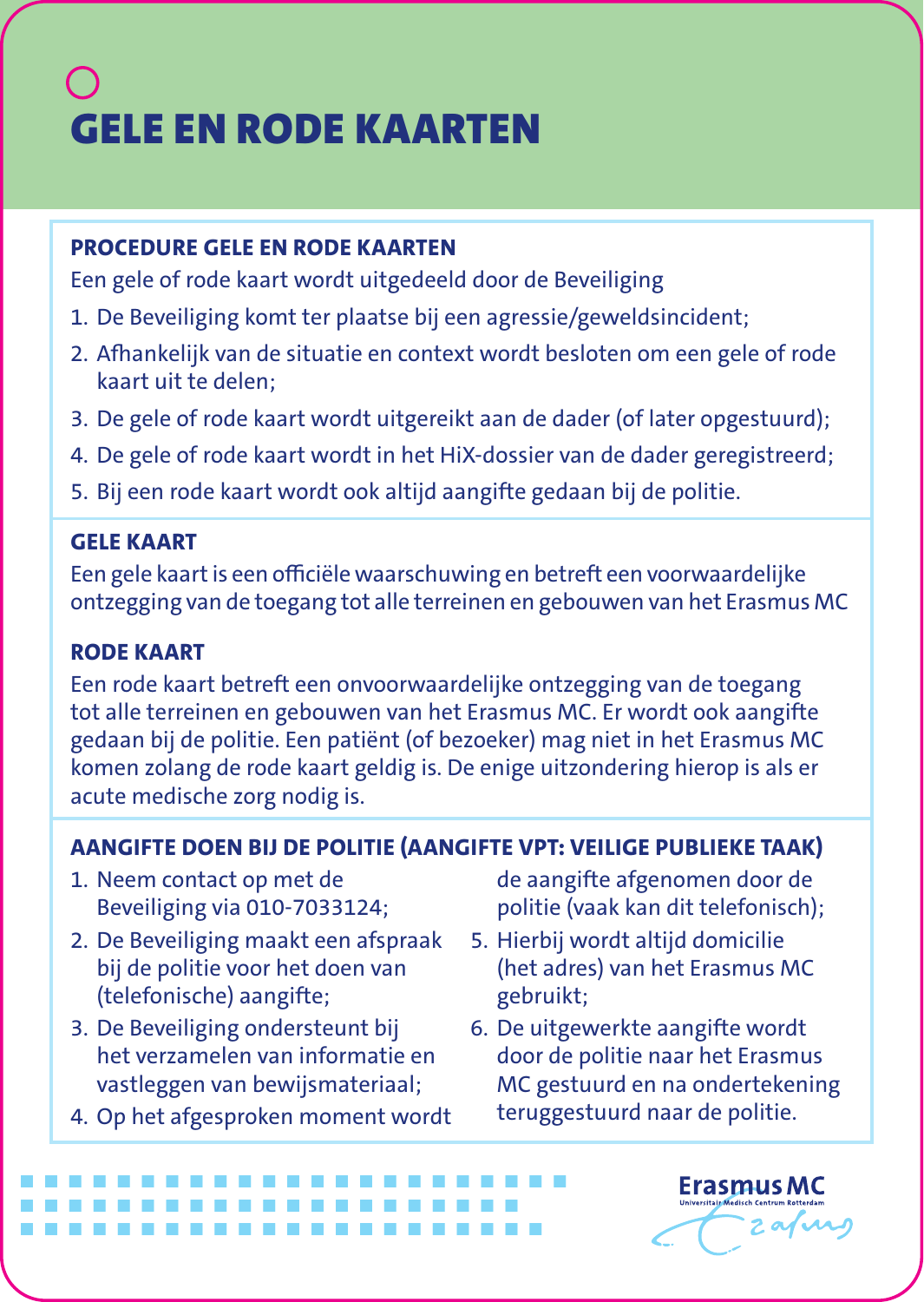### GELE EN RODE KAARTEN ZICHTBAAR IN HIX

#### **GELE KAART (BOMMETJE IN DOSSIER PATIËNT IN HIX):**



#### **RODE KAART (VERBODSBORD IN DOSSIER PATIËNT IN HIX):**

- Patiënt met gele kaart in Erasmus MC: bel de meldkamer via 010-7033124
- Patiënt met rode kaart in Erasmus MC: bel het spoednummer van de meldkamer (\*15 of via mobiele telefoon: 010-7034004)

| <b>IM 8 ? A</b>            |   | 40.000 S.00-201 & v                | 十人に出し目し暮し暮」                                        |  |                                 |       |  |                                                                                                 |  |                    |                  |
|----------------------------|---|------------------------------------|----------------------------------------------------|--|---------------------------------|-------|--|-------------------------------------------------------------------------------------------------|--|--------------------|------------------|
| $-06$ in                   |   | P > Filter Datum filter (affopend) | $\mathbf{v}$                                       |  |                                 |       |  |                                                                                                 |  | <b>QB</b>          |                  |
|                            |   | Agenda                             | Subagenda                                          |  | Weekdag Datum . Tad . Duur Code |       |  |                                                                                                 |  | C Unverder Locatie |                  |
|                            |   | 9092                               | CLIPPEERUUR KONDEREN                               |  | dondering \$7-52-2020 12:30     |       |  | 60 NPCI Neuve patient ci                                                                        |  |                    | Ensmos MC-       |
| Donier                     |   | $H$ AUDIOLOGIESC                   | AUDI, GEHOCRTESTEN                                 |  | donderdag 67-52-2020 12:00      |       |  | 30 PWVTO Audogram wite                                                                          |  |                    | frasmus MC-      |
| robled                     |   | AUDIOLOGIE SKZ                     | AUD2_GEHOORTESTEN                                  |  | donderdag 67-52-2020 11:00      |       |  | 20 PWVTO Audiogram wite                                                                         |  |                    | Enomin MC-       |
| <b>Indep</b>               |   | AUDIOLOGIE SKZ                     | WELAUDIOLOGISCH CENTRUM donderdag 67-62-2023 09:30 |  |                                 |       |  | 90 PVBBA Bera onderzoek                                                                         |  |                    | Entrance MC -    |
| phames                     |   | AUDIOLOGIE SKZ                     | TOLL                                               |  | woensdag 06-02-2020 08:30       |       |  | 30 PVV/TK Vnieveld toon kort                                                                    |  | V M70UR            | Entrance MC -    |
|                            | ۰ | RADIOLOGIE                         | CONTRUM BUCKY ZL                                   |  | donderdag 27-12-2018 09:40      |       |  | 7 CR32058 Bekken/heupen/bdc                                                                     |  |                    | Enomin MC        |
|                            | ۰ | RADIOLOGIE                         | CONTINUATION CT KANSE SEH                          |  | membro 34-12-2018 13:00         |       |  | 15 CT/ML CT Abdomen met contrast                                                                |  |                    | <b>EnominANC</b> |
|                            |   | LONGGENEESCINDE DDH CNCASE         |                                                    |  | donderdag 20-12-2018 16:15      | 15 CP |  | Controle patient                                                                                |  | H SONN             | Enomic MC -      |
| islatisch vernieeringsfine |   | AUDIOLOGIE SKZ                     |                                                    |  |                                 |       |  | PRELOCOPIZISON SPRESSUR. zondeg 09-12-2018 20:32 60 PV/PSS VFSS studie Ruorscopic swallowing) * |  |                    | Enomina MC -     |

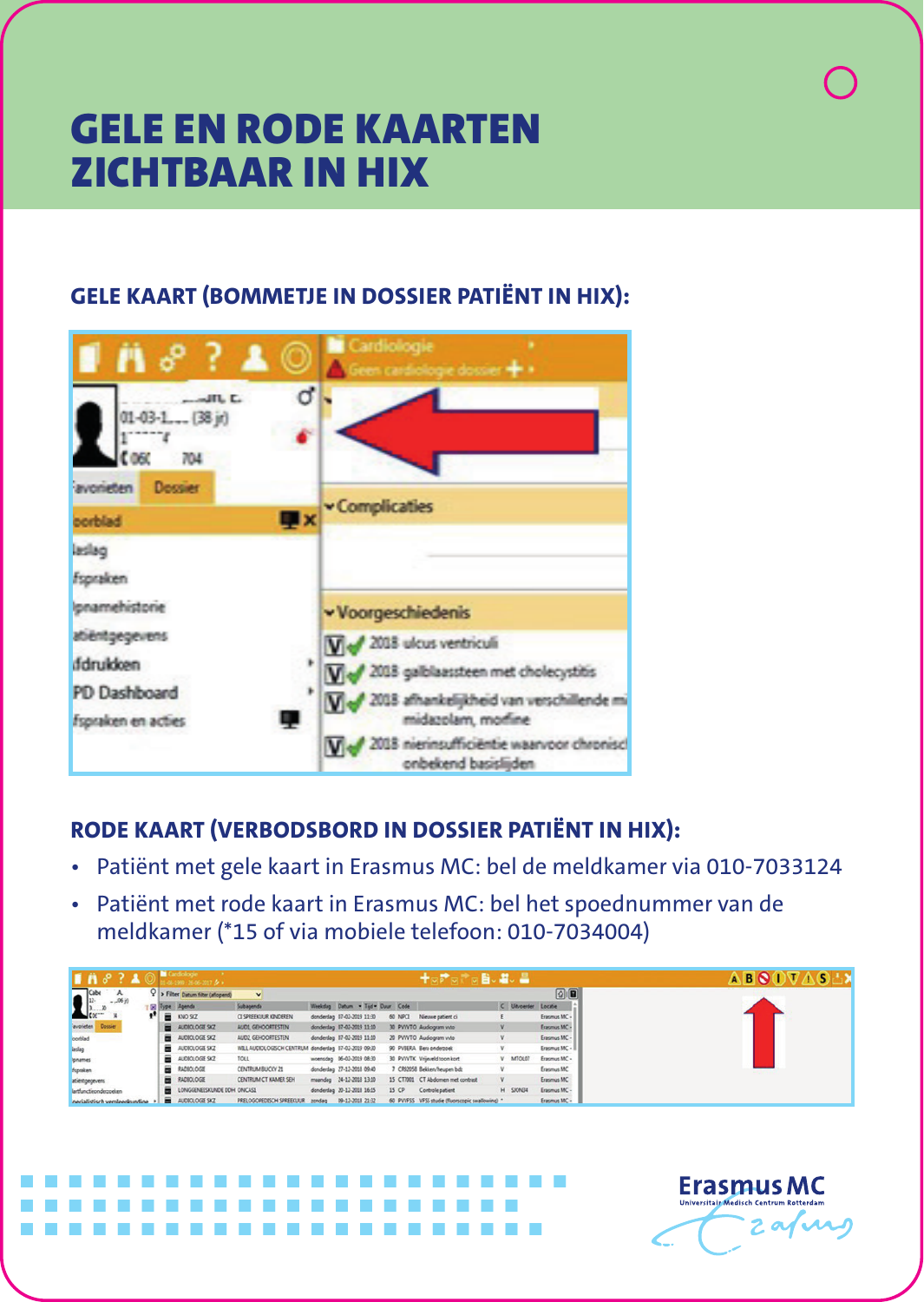## RISICOGROEP AANMAKEN IN HIX

**Indien er geen gele of rode kaart is uitgedeeld, het een familielid/betrokkene bij de patiënt betreft die agressie of geweld heeft getoond, het gaat om ziektebeeld-gerelateerde agressie of geweld etc. is het advies om een Risicogroep in HiX aan te maken:** 

- 1. In HIX een risicogroep aanmaken;
- 2. Aanvinken vakje 'overig';
- 3. In het tekstveld aangeven waar het risico uit bestaat

#### **VOORBEELDEN VAN NOTITIES:**

- Familielid/bezoeker (vader, moeder, zoon, dochter, vriend etc.) heeft verbale of fysieke agressie vertoond;
- Patiënt kan agressief worden bij specifieke handeling (bijv. prikken);
- Patiënt kan plotseling agressief worden (altijd benaderen met 2 personen);
- Er heeft telefonische agressie plaatsgevonden;
- Ziektebeeld-gerelateerde agressie/geweld.

#### **INVOEREN IN HIX:**



patiënt heeft verbale agressie vertoond op datum/ tijd, telefonische agressie door patiënt of patiënt kan agressief worden bij prikken).

Vader kan aggressief gedrag vert

#### **REEDS GEMAAKTE NOTITIE IS ZICHTBAAR IN HIX:**



Tekst van de ingevulde reden in het vrije tekstveld wordt zichtbaar, zodra je met de cursor op het uitroepteken komt.